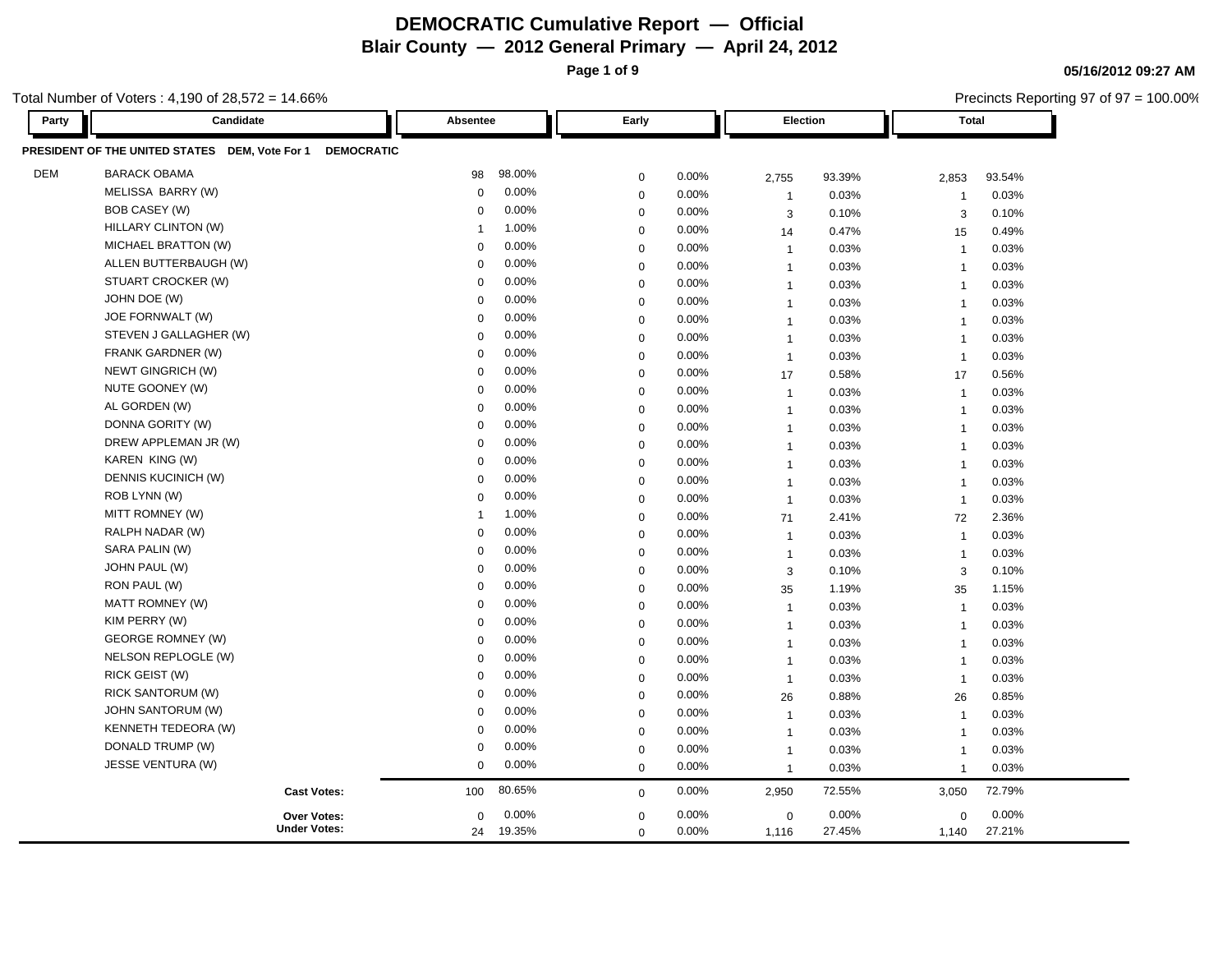**Page 2 of 9**

**05/16/2012 09:27 AM** Precincts Reporting 97 of 97 = 100.00%

| Party      | Candidate                                  |                                           | Absentee          |                 | Early                      |                |                    | Election        | <b>Total</b>       |                 |
|------------|--------------------------------------------|-------------------------------------------|-------------------|-----------------|----------------------------|----------------|--------------------|-----------------|--------------------|-----------------|
|            | UNITED STATES SENATOR DEM, Vote For 1      | <b>DEMOCRATIC</b>                         |                   |                 |                            |                |                    |                 |                    |                 |
| <b>DEM</b> | <b>JOSEPH JOHN VODVARKA</b>                |                                           | 34                | 28.57%          | $\mathbf 0$                | 0.00%          | 851                | 22.48%          | 885                | 22.67%          |
| <b>DEM</b> | BOB CASEY, JR.                             |                                           | 85                | 71.43%          | $\mathbf 0$                | 0.00%          | 2,901              | 76.64%          | 2,986              | 76.49%          |
|            | MELISSA BARRY (W)                          |                                           | $\mathbf 0$       | 0.00%           | $\mathbf 0$                | 0.00%          | $\overline{1}$     | 0.03%           | $\overline{1}$     | 0.03%           |
|            | RICK GEIST (W)                             |                                           | $\Omega$          | 0.00%           | $\mathbf 0$                | 0.00%          | $\overline{1}$     | 0.03%           | $\overline{1}$     | 0.03%           |
|            | HENRY LAMBORN (W)                          |                                           | $\mathbf 0$       | 0.00%           | $\pmb{0}$                  | 0.00%          | $\overline{1}$     | 0.03%           | $\overline{1}$     | 0.03%           |
|            | ROBERT M MCCORD (W)                        |                                           | $\mathbf 0$       | 0.00%           | $\mathbf 0$                | 0.00%          | $\overline{1}$     | 0.03%           | $\mathbf{1}$       | 0.03%           |
|            | <b>JOHN MCGINNIS (W)</b>                   |                                           | $\Omega$          | 0.00%           | $\mathbf 0$                | 0.00%          | $\overline{2}$     | 0.05%           | $\overline{2}$     | 0.05%           |
|            | MIKE SEIDEL (W)                            |                                           | $\Omega$          | 0.00%           | $\mathbf 0$                | 0.00%          | $\mathbf{1}$       | 0.03%           | $\mathbf{1}$       | 0.03%           |
|            | KAREN RAMSBERG (W)                         |                                           | $\mathbf 0$       | 0.00%           | $\mathbf 0$                | 0.00%          | 3                  | 0.08%           | 3                  | 0.08%           |
|            | MARC SCARINGI (W)                          |                                           | $\Omega$          | 0.00%           | $\mathbf 0$                | 0.00%          | $\overline{4}$     | 0.11%           | $\overline{4}$     | 0.10%           |
|            | SAM ROHRER (W)                             |                                           | $\Omega$          | 0.00%           | $\mathbf 0$                | 0.00%          | 5                  | 0.13%           | 5                  | 0.13%           |
|            | TOM SMITH (W)                              |                                           | $\pmb{0}$         | 0.00%           | $\mathbf 0$                | 0.00%          | 13                 | 0.34%           | 13                 | 0.33%           |
|            | STEVEN D WELCH (W)                         |                                           | 0                 | 0.00%           | $\mathbf 0$                | 0.00%          | $\overline{1}$     | 0.03%           | $\overline{1}$     | 0.03%           |
|            |                                            | <b>Cast Votes:</b>                        | 119               | 95.97%          | $\mathbf 0$                | 0.00%          | 3,785              | 93.09%          | 3,904              | 93.17%          |
|            |                                            | <b>Over Votes:</b>                        | $\mathbf 0$       | 0.00%           | $\mathbf 0$                | 0.00%          | $\mathbf 0$        | 0.00%           | $\mathbf 0$        | 0.00%           |
|            |                                            | <b>Under Votes:</b>                       | 5                 | 4.03%           | $\mathbf 0$                | 0.00%          | 281                | 6.91%           | 286                | 6.83%           |
|            | ATTORNEY GENERAL DEM, Vote For 1           | <b>DEMOCRATIC</b>                         |                   |                 |                            |                |                    |                 |                    |                 |
| <b>DEM</b> | KATHLEEN G. KANE                           |                                           | 83                | 69.75%          | $\pmb{0}$                  | 0.00%          | 2,274              | 59.23%          | 2,357              | 59.55%          |
| <b>DEM</b> | PATRICK MURPHY                             |                                           | 36                | 30.25%          | $\pmb{0}$                  | 0.00%          | 1,548              | 40.32%          | 1,584              | 40.02%          |
|            | DAVID J FREED (W)                          |                                           | $\Omega$          | 0.00%           | $\pmb{0}$                  | 0.00%          | 11                 | 0.29%           | 11                 | 0.28%           |
|            | RICHARD FLAREND (W)                        |                                           | $\mathbf 0$       | 0.00%           | $\mathbf 0$                | 0.00%          | $\overline{1}$     | 0.03%           | $\overline{1}$     | 0.03%           |
|            | <b>JOSH ROSELLA (W)</b>                    |                                           | $\Omega$          | 0.00%           | $\mathbf 0$                | 0.00%          | $\overline{1}$     | 0.03%           | $\mathbf{1}$       | 0.03%           |
|            | COURTNEY LYNN (W)                          |                                           | $\Omega$          | 0.00%           | $\mathbf 0$                | 0.00%          | $\mathbf{1}$       | 0.03%           | $\overline{1}$     | 0.03%           |
|            | JOHN MAHER (W)                             |                                           | $\Omega$          | 0.00%           | $\mathbf 0$                | 0.00%          | $\mathbf{1}$       | 0.03%           | $\overline{1}$     | 0.03%           |
|            | RICARD A GEIST (W)                         |                                           | $\Omega$          | 0.00%           | $\mathbf 0$                | 0.00%          | $\overline{1}$     | 0.03%           | $\mathbf{1}$       | 0.03%           |
|            | SAM ROHRER (W)                             |                                           | 0                 | 0.00%           | $\mathbf 0$                | 0.00%          | $\overline{1}$     | 0.03%           | $\overline{1}$     | 0.03%           |
|            |                                            | <b>Cast Votes:</b>                        | 119               | 95.97%          | $\mathbf 0$                | 0.00%          | 3,839              | 94.42%          | 3,958              | 94.46%          |
|            |                                            | <b>Over Votes:</b>                        | $\mathbf 0$       | 0.00%           | $\mathbf 0$                | 0.00%          | $\mathbf 0$        | 0.00%           | $\mathbf 0$        | 0.00%           |
|            |                                            | <b>Under Votes:</b>                       | 5                 | 4.03%           | $\mathbf 0$                | 0.00%          | 227                | 5.58%           | 232                | 5.54%           |
|            | AUDITOR GENERAL DEM, Vote For 1 DEMOCRATIC |                                           |                   |                 |                            |                |                    |                 |                    |                 |
| DEM        | EUGENE A. DEPASQUALE                       |                                           | 104               | 99.05%          | $\pmb{0}$                  | 0.00%          |                    | 99.54%          |                    | 99.53%          |
|            | FRANK A PINTO (W)                          |                                           | $\Omega$          | 0.00%           | $\pmb{0}$                  | 0.00%          | 3,255              | 0.09%           | 3,359              | 0.09%           |
|            | JOHN MAHER (W)                             |                                           | $\Omega$          | 0.00%           | $\mathbf 0$                | 0.00%          | 3<br>11            | 0.34%           | 3<br>11            | 0.33%           |
|            | Patrick Murphy (W)                         |                                           | $\mathbf{1}$      | 0.95%           | $\mathbf 0$                | 0.00%          | $\mathbf 0$        | 0.00%           | $\overline{1}$     | 0.03%           |
|            | <b>BILL SHUSTER (W)</b>                    |                                           | $\mathbf 0$       | 0.00%           | $\mathbf 0$                | 0.00%          | $\overline{1}$     | 0.03%           | $\mathbf{1}$       | 0.03%           |
|            |                                            | <b>Cast Votes:</b>                        | 105               | 84.68%          | $\mathbf 0$                | 0.00%          | 3,270              | 80.42%          | 3,375              | 80.55%          |
|            |                                            |                                           |                   |                 |                            |                |                    |                 |                    |                 |
|            |                                            | <b>Over Votes:</b><br><b>Under Votes:</b> | $\mathbf 0$<br>19 | 0.00%<br>15.32% | $\mathbf 0$<br>$\mathbf 0$ | 0.00%<br>0.00% | $\mathbf 0$<br>796 | 0.00%<br>19.58% | $\mathbf 0$<br>815 | 0.00%<br>19.45% |
|            |                                            |                                           |                   |                 |                            |                |                    |                 |                    |                 |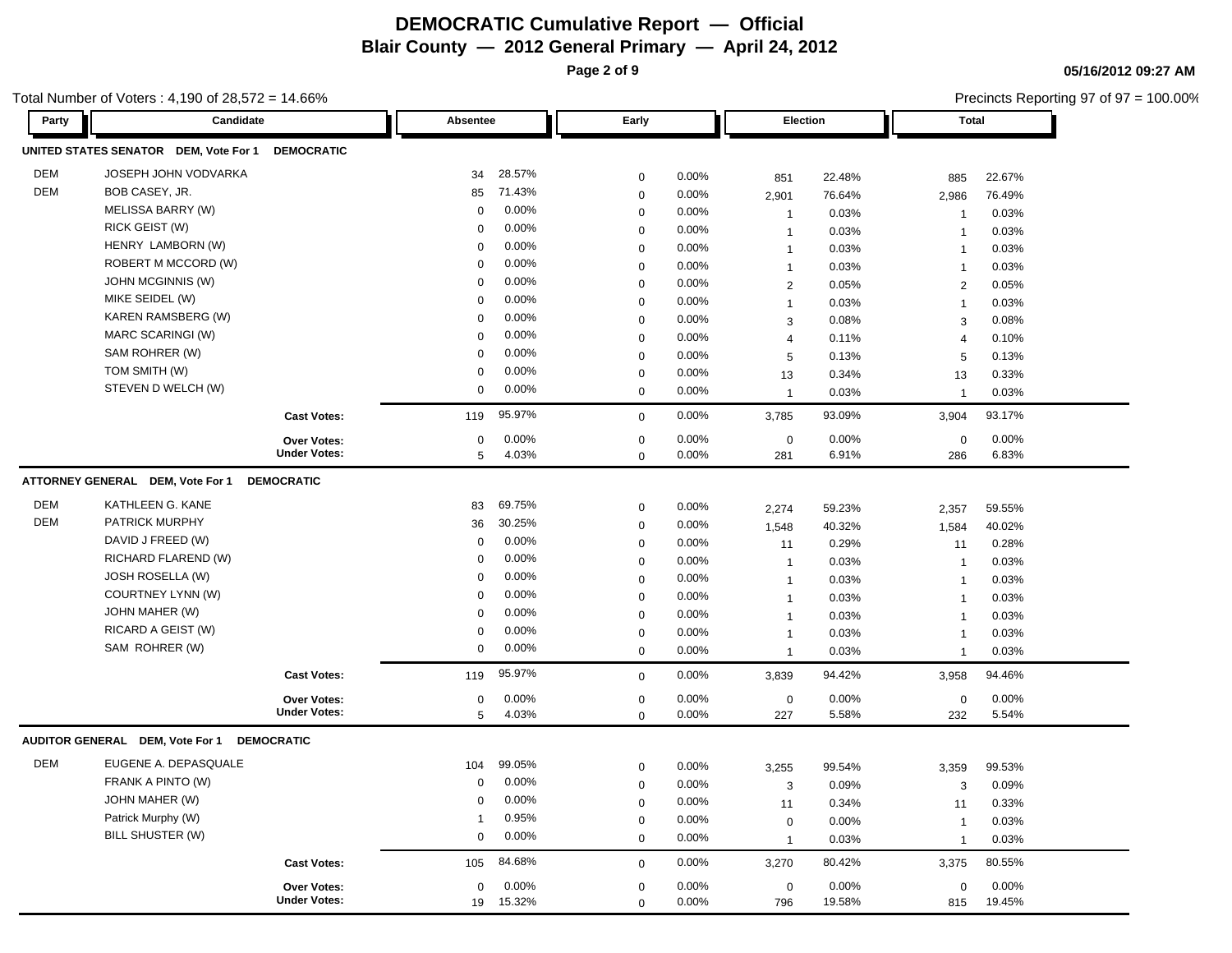**Page 3 of 9**

**05/16/2012 09:27 AM** Precincts Reporting 97 of 97 = 100.00%

| Party | Candidate                                            | Absentee     |          | Early        |          |             | Election | Total |          |
|-------|------------------------------------------------------|--------------|----------|--------------|----------|-------------|----------|-------|----------|
|       | STATE TREASURER DEM, Vote For 1<br><b>DEMOCRATIC</b> |              |          |              |          |             |          |       |          |
| DEM   | ROBERT M. MCCORD                                     | 107          | 100.00%  | $\mathbf 0$  | $0.00\%$ | 3,370       | 99.73%   | 3,477 | 99.74%   |
|       | TOM BUSH (W)                                         | $\Omega$     | $0.00\%$ | $\Omega$     | $0.00\%$ |             | 0.03%    |       | 0.03%    |
|       | JOHN MCGINNIS (W)                                    | $\mathbf{0}$ | $0.00\%$ | 0            | $0.00\%$ |             | 0.03%    |       | 0.03%    |
|       | CYBIL E MOORE (W)                                    | $\Omega$     | $0.00\%$ | 0            | $0.00\%$ |             | 0.03%    |       | 0.03%    |
|       | RON PAUL (W)                                         | $\Omega$     | $0.00\%$ | $\mathbf{0}$ | $0.00\%$ |             | 0.03%    |       | $0.03\%$ |
|       | KAREN RAMSBURG (W)                                   | $\mathbf{0}$ | $0.00\%$ | $\Omega$     | $0.00\%$ |             | 0.03%    |       | $0.03\%$ |
|       | BILL SHUSTER (W)                                     | $\Omega$     | $0.00\%$ | 0            | $0.00\%$ |             | 0.03%    |       | 0.03%    |
|       | DIANA IREY VAUGHAN (W)                               | $\mathbf{0}$ | $0.00\%$ | $\mathbf{0}$ | $0.00\%$ | 3           | 0.09%    | 3     | $0.09\%$ |
|       | <b>Cast Votes:</b>                                   | 107          | 86.29%   | $\Omega$     | $0.00\%$ | 3,379       | 83.10%   | 3,486 | 83.20%   |
|       | <b>Over Votes:</b>                                   | $\mathbf{0}$ | $0.00\%$ | $\mathbf 0$  | $0.00\%$ | $\mathbf 0$ | 0.00%    |       | $0.00\%$ |
|       | <b>Under Votes:</b>                                  | 17           | 13.71%   | $\mathbf{0}$ | $0.00\%$ | 687         | 16.90%   | 704   | 16.80%   |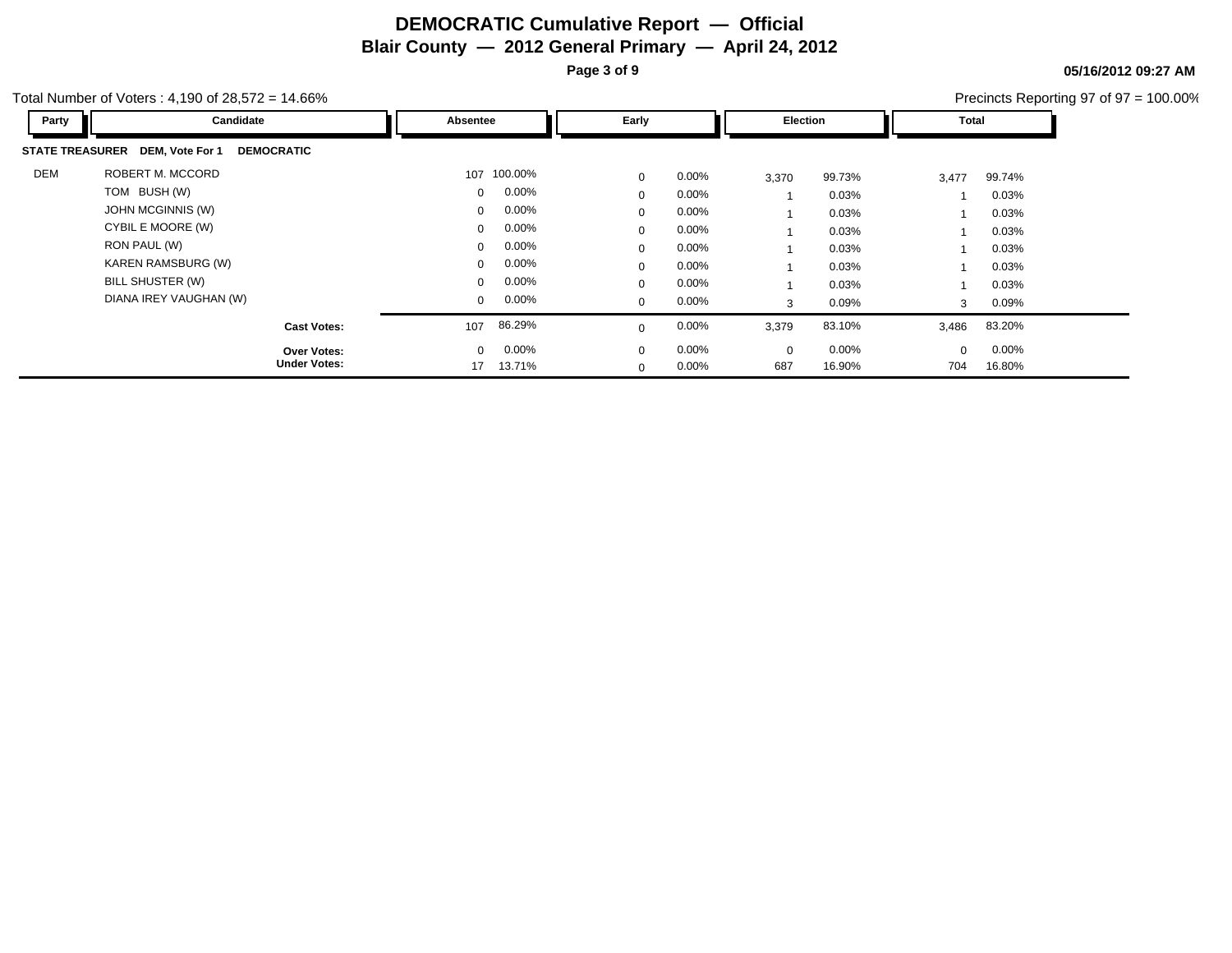**Page 4 of 9**

**05/16/2012 09:27 AM**

| otal Number of Voters: 4,190 of 28,572 = 14.66% |                                                         |                   |        |             |       |                |          | Precincts Reporting 97 of 97 = 100.00% |        |  |
|-------------------------------------------------|---------------------------------------------------------|-------------------|--------|-------------|-------|----------------|----------|----------------------------------------|--------|--|
| Party                                           | Candidate                                               | Absentee          |        | Early       |       |                | Election | <b>Total</b>                           |        |  |
|                                                 | REPRESENTATIVE IN CONGRESS 9TH DISTRICT DEM, Vote For 1 | <b>DEMOCRATIC</b> |        |             |       |                |          |                                        |        |  |
|                                                 | No Candidate Filed (W)                                  | 0                 | 0.00%  | $\mathbf 0$ | 0.00% | $\mathbf 0$    | 0.00%    | $\mathbf 0$                            | 0.00%  |  |
|                                                 | TERENE M ANDERKO (W)                                    | 0                 | 0.00%  | $\mathbf 0$ | 0.00% | $\overline{1}$ | 0.20%    | -1                                     | 0.19%  |  |
|                                                 | WILSON ANDREW (W)                                       | 0                 | 0.00%  | 0           | 0.00% | $\overline{1}$ | 0.20%    | $\overline{\mathbf{1}}$                | 0.19%  |  |
| TONY BARR (W)                                   |                                                         | 0                 | 0.00%  | 0           | 0.00% | $\overline{1}$ | 0.20%    | $\overline{1}$                         | 0.19%  |  |
|                                                 | <b>BILL SHUSTER (W)</b>                                 | 2                 | 13.33% | 0           | 0.00% | 29             | 5.71%    | 31                                     | 5.93%  |  |
|                                                 | MELISSA BARRY (W)                                       | $\mathbf 0$       | 0.00%  | 0           | 0.00% | $\mathbf{1}$   | 0.20%    | $\overline{1}$                         | 0.19%  |  |
|                                                 | BILLY BONSELL (W)                                       | $\mathbf 0$       | 0.00%  | $\mathbf 0$ | 0.00% | $\overline{1}$ | 0.20%    | $\mathbf{1}$                           | 0.19%  |  |
|                                                 | FRANK BLAIR (W)                                         | 0                 | 0.00%  | $\mathbf 0$ | 0.00% | $\overline{1}$ | 0.20%    | $\mathbf{1}$                           | 0.19%  |  |
|                                                 | MARK BROWN (W)                                          | $\mathbf 0$       | 0.00%  | $\mathbf 0$ | 0.00% | $\overline{1}$ | 0.20%    | -1                                     | 0.19%  |  |
|                                                 | <b>KENT BURNSHIRE (W)</b>                               | $\mathbf 0$       | 0.00%  | 0           | 0.00% | $\mathbf{1}$   | 0.20%    | $\overline{\mathbf{1}}$                | 0.19%  |  |
|                                                 | CHESTER R CALDWELL (W)                                  | 0                 | 0.00%  | $\mathbf 0$ | 0.00% | $\overline{1}$ | 0.20%    | $\overline{1}$                         | 0.19%  |  |
|                                                 | JOHN CHESNEY (W)                                        | $\mathbf 0$       | 0.00%  | $\mathbf 0$ | 0.00% | $\overline{1}$ | 0.20%    | $\overline{1}$                         | 0.19%  |  |
|                                                 | KERRI CLAPPER (W)                                       | $\mathbf 0$       | 0.00%  | $\mathbf 0$ | 0.00% | $\overline{1}$ | 0.20%    | $\overline{1}$                         | 0.19%  |  |
| Scot Conklin (W)                                |                                                         | -1                | 6.67%  | $\mathbf 0$ | 0.00% | $\mathbf 0$    | 0.00%    | $\overline{1}$                         | 0.19%  |  |
|                                                 | JOHN P CONRAD (W)                                       | 0                 | 0.00%  | 0           | 0.00% | $\overline{1}$ | 0.20%    | $\overline{\mathbf{1}}$                | 0.19%  |  |
|                                                 | AL COPPETA (W)                                          | 0                 | 0.00%  | 0           | 0.00% | $\overline{1}$ | 0.20%    | $\overline{1}$                         | 0.19%  |  |
| MARK CRITZ (W)                                  |                                                         | 0                 | 0.00%  | 0           | 0.00% | $\mathbf{1}$   | 0.20%    | $\overline{1}$                         | 0.19%  |  |
|                                                 | JAMES T DAVIS (W)                                       | 0                 | 0.00%  | 0           | 0.00% | $\mathbf{1}$   | 0.20%    | $\overline{1}$                         | 0.19%  |  |
| JOHN DEAN (W)                                   |                                                         | $\mathbf 0$       | 0.00%  | 0           | 0.00% | $\mathbf{1}$   | 0.20%    | $\overline{1}$                         | 0.19%  |  |
|                                                 | DAN DENGATE (W)                                         | 0                 | 0.00%  | $\mathbf 0$ | 0.00% | $\overline{1}$ | 0.20%    | -1                                     | 0.19%  |  |
|                                                 | KIRK DODSON (W)                                         | 0                 | 0.00%  | $\mathbf 0$ | 0.00% | 3              | 0.59%    | 3                                      | 0.57%  |  |
|                                                 | RICHARD FLAREND (W)                                     | $\Omega$          | 0.00%  | 0           | 0.00% | 31             | 6.10%    | 31                                     | 5.93%  |  |
| MIKE FLECK (W)                                  |                                                         | 0                 | 0.00%  | $\mathbf 0$ | 0.00% | $\overline{2}$ | 0.39%    | 2                                      | 0.38%  |  |
|                                                 | RICHARD A GEIST (W)                                     | $\mathbf 0$       | 0.00%  | $\mathbf 0$ | 0.00% | 41             | 8.07%    | 41                                     | 7.84%  |  |
|                                                 | CHARLES GILLESPIE (W)                                   | $\Omega$          | 0.00%  | $\mathbf 0$ | 0.00% | $\overline{1}$ | 0.20%    | $\overline{1}$                         | 0.19%  |  |
|                                                 | JOHN MC GINNIS (W)                                      | 0                 | 0.00%  | $\mathbf 0$ | 0.00% | 29             | 5.71%    | 29                                     | 5.54%  |  |
|                                                 | <b>JULIE HIRCHAK (W)</b>                                | 0                 | 0.00%  | 0           | 0.00% | $\overline{2}$ | 0.39%    | 2                                      | 0.38%  |  |
| D E IMLER (W)                                   |                                                         | 0                 | 0.00%  | 0           | 0.00% | $\overline{1}$ | 0.20%    | $\overline{1}$                         | 0.19%  |  |
| DON IMLER (W)                                   |                                                         | 0                 | 0.00%  | 0           | 0.00% | $\mathbf{1}$   | 0.20%    | $\overline{1}$                         | 0.19%  |  |
|                                                 | DAVID HELSEL (W)                                        | $\mathbf 0$       | 0.00%  | 0           | 0.00% | $\overline{1}$ | 0.20%    | $\overline{1}$                         | 0.19%  |  |
|                                                 | DARRELL B MORRIS II (W)                                 | 0                 | 0.00%  | $\mathbf 0$ | 0.00% | $\overline{1}$ | 0.20%    | $\overline{1}$                         | 0.19%  |  |
|                                                 | DANIELLE JAEGER (W)                                     | 0                 | 0.00%  | $\mathbf 0$ | 0.00% | $\overline{1}$ | 0.20%    | $\overline{1}$                         | 0.19%  |  |
|                                                 | STEPAN G JANOSIK (W)                                    | $\Omega$          | 0.00%  | $\Omega$    | 0.00% | $\overline{1}$ | 0.20%    | -1                                     | 0.19%  |  |
|                                                 | JERRY STERN (W)                                         | $\Omega$          | 0.00%  | $\mathbf 0$ | 0.00% | 5              | 0.98%    | 5                                      | 0.96%  |  |
|                                                 | JAN D MILLS JR (W)                                      | 0                 | 0.00%  | $\Omega$    | 0.00% |                | 0.20%    |                                        | 0.19%  |  |
|                                                 | THOMAS IRWIN JR (W)                                     | $\mathbf 0$       | 0.00%  | 0           | 0.00% | $\overline{1}$ | 0.20%    | $\overline{\mathbf{1}}$                | 0.19%  |  |
|                                                 | WADE KAGERISE (W)                                       | $\Omega$          | 0.00%  | $\mathbf 0$ | 0.00% | $\overline{1}$ | 0.20%    | -1                                     | 0.19%  |  |
|                                                 | <b>KAREN RAMSBURG (W)</b>                               | 11                | 73.33% | $\mathbf 0$ | 0.00% | 313            | 61.61%   | 324                                    | 61.95% |  |
|                                                 | JOHN KASUN (W)                                          | 0                 | 0.00%  | 0           | 0.00% | $\overline{1}$ | 0.20%    | -1                                     | 0.19%  |  |
|                                                 | HENRY LAMBORN (W)                                       | 0                 | 0.00%  | 0           | 0.00% | $\mathbf{1}$   | 0.20%    | -1                                     | 0.19%  |  |
|                                                 | KATHRYN R LOYD (W)                                      | 0                 | 0.00%  | 0           | 0.00% | $\mathbf{1}$   | 0.20%    | $\overline{1}$                         | 0.19%  |  |
| Candy Porta (W)                                 |                                                         | -1                | 6.67%  | 0           | 0.00% | 0              | 0.00%    | $\mathbf 1$                            | 0.19%  |  |
|                                                 | <b>JON MARQUIS (W)</b>                                  | $\Omega$          | 0.00%  | 0           | 0.00% | $\mathbf{1}$   | 0.20%    | $\overline{1}$                         | 0.19%  |  |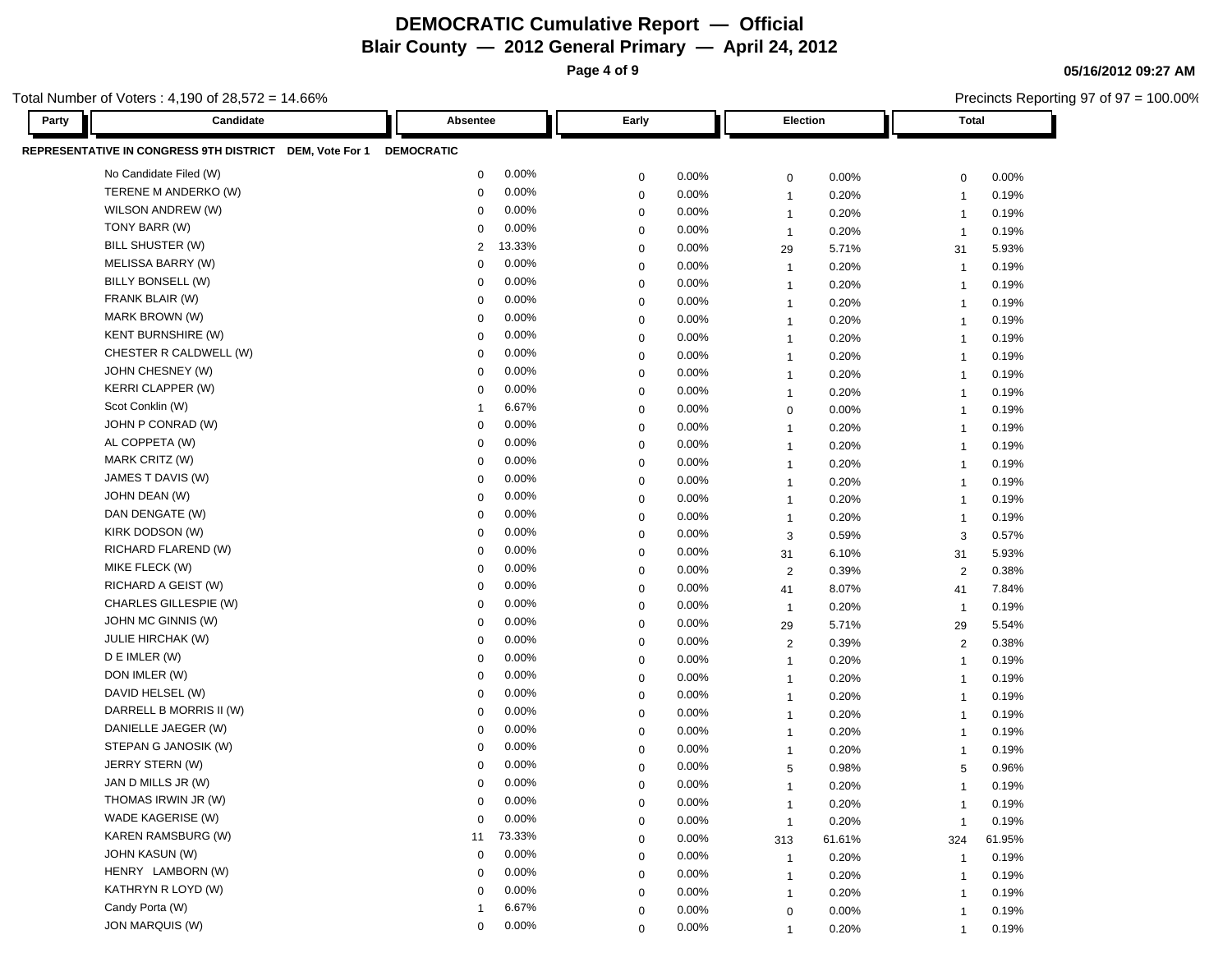**Page 5 of 9**

**05/16/2012 09:27 AM**

|       | Total Number of Voters : 4,190 of 28,572 = 14.66% |              |        |              |       |             |        |                | Precincts Reporting 97 of 97 = 100.00% |
|-------|---------------------------------------------------|--------------|--------|--------------|-------|-------------|--------|----------------|----------------------------------------|
| Party | Candidate                                         | Absentee     |        | Early        |       | Election    |        | <b>Total</b>   |                                        |
|       | MIKE MCLELLAN (W)                                 | $\mathbf{0}$ | 0.00%  | $\mathbf 0$  | 0.00% |             | 0.20%  |                | 0.19%                                  |
|       | <b>MATTHEW MICHRINA (W)</b>                       | 0            | 0.00%  | $\mathbf 0$  | 0.00% |             | 0.20%  |                | 0.19%                                  |
|       | JAN MILLS (W)                                     | 0            | 0.00%  | $\mathbf 0$  | 0.00% |             | 0.20%  |                | 0.19%                                  |
|       | LISA OZIO (W)                                     | 0            | 0.00%  | $\mathbf 0$  | 0.00% |             | 0.20%  | 1              | 0.19%                                  |
|       | <b>JASON PARSONS (W)</b>                          | 0            | 0.00%  | $\mathbf 0$  | 0.00% |             | 0.20%  |                | 0.19%                                  |
|       | Pat McGinnis (W)                                  | 0            | 0.00%  | $\mathbf 0$  | 0.00% |             | 0.20%  |                | 0.19%                                  |
|       | <b>KAREN RAMS (W)</b>                             | 0            | 0.00%  | $\mathbf 0$  | 0.00% |             | 0.20%  |                | 0.19%                                  |
|       | KATHRINE RAMSBURG (W)                             | 0            | 0.00%  | $\mathbf 0$  | 0.00% |             | 0.20%  |                | 0.19%                                  |
|       | KAREN RAMSEY (W)                                  | 0            | 0.00%  | $\mathbf 0$  | 0.00% |             | 0.20%  |                | 0.19%                                  |
|       | CARLEE RANALLI (W)                                | $\Omega$     | 0.00%  | $\mathbf 0$  | 0.00% |             | 0.20%  |                | 0.19%                                  |
|       | SAM ROHRER (W)                                    | $\Omega$     | 0.00%  | $\mathbf 0$  | 0.00% | 2           | 0.39%  | $\overline{2}$ | 0.38%                                  |
|       | <b>BUD SHUSTER (W)</b>                            | $\Omega$     | 0.00%  | $\mathbf 0$  | 0.00% | 2           | 0.39%  | $\overline{2}$ | 0.38%                                  |
|       | DEBRA L KELLEHER SULLIVAN (W)                     | 0            | 0.00%  | $\mathbf 0$  | 0.00% |             | 0.20%  |                | 0.19%                                  |
|       | JAMES B SWAN (W)                                  | $\Omega$     | 0.00%  | $\mathbf 0$  | 0.00% |             | 0.20%  |                | 0.19%                                  |
|       | <b>ROBERT TURCOVSKI (W)</b>                       | 0            | 0.00%  | $\mathbf 0$  | 0.00% |             | 0.20%  |                | 0.19%                                  |
|       | LARRY WEST (W)                                    | 0            | 0.00%  | $\mathbf 0$  | 0.00% |             | 0.20%  |                | 0.19%                                  |
|       | LA WILSON (W)                                     | 0            | 0.00%  | $\mathbf 0$  | 0.00% |             | 0.20%  | 1              | 0.19%                                  |
|       | ROB YOUNG (W)                                     | 0            | 0.00%  | $\mathbf 0$  | 0.00% |             | 0.20%  |                | 0.19%                                  |
|       | BOB CASEY (W)                                     | 0            | 0.00%  | $\mathbf{0}$ | 0.00% | 2           | 0.39%  | 2              | 0.38%                                  |
|       | <b>Cast Votes:</b>                                | 15           | 12.10% | $\Omega$     | 0.00% | 508         | 12.49% | 523            | 12.48%                                 |
|       | <b>Over Votes:</b>                                | 0            | 0.00%  | $\mathbf 0$  | 0.00% | $\mathbf 0$ | 0.00%  | $\mathbf 0$    | 0.00%                                  |
|       | <b>Under Votes:</b>                               | 109          | 87.90% | $\mathbf 0$  | 0.00% | 3,558       | 87.51% | 3,667          | 87.52%                                 |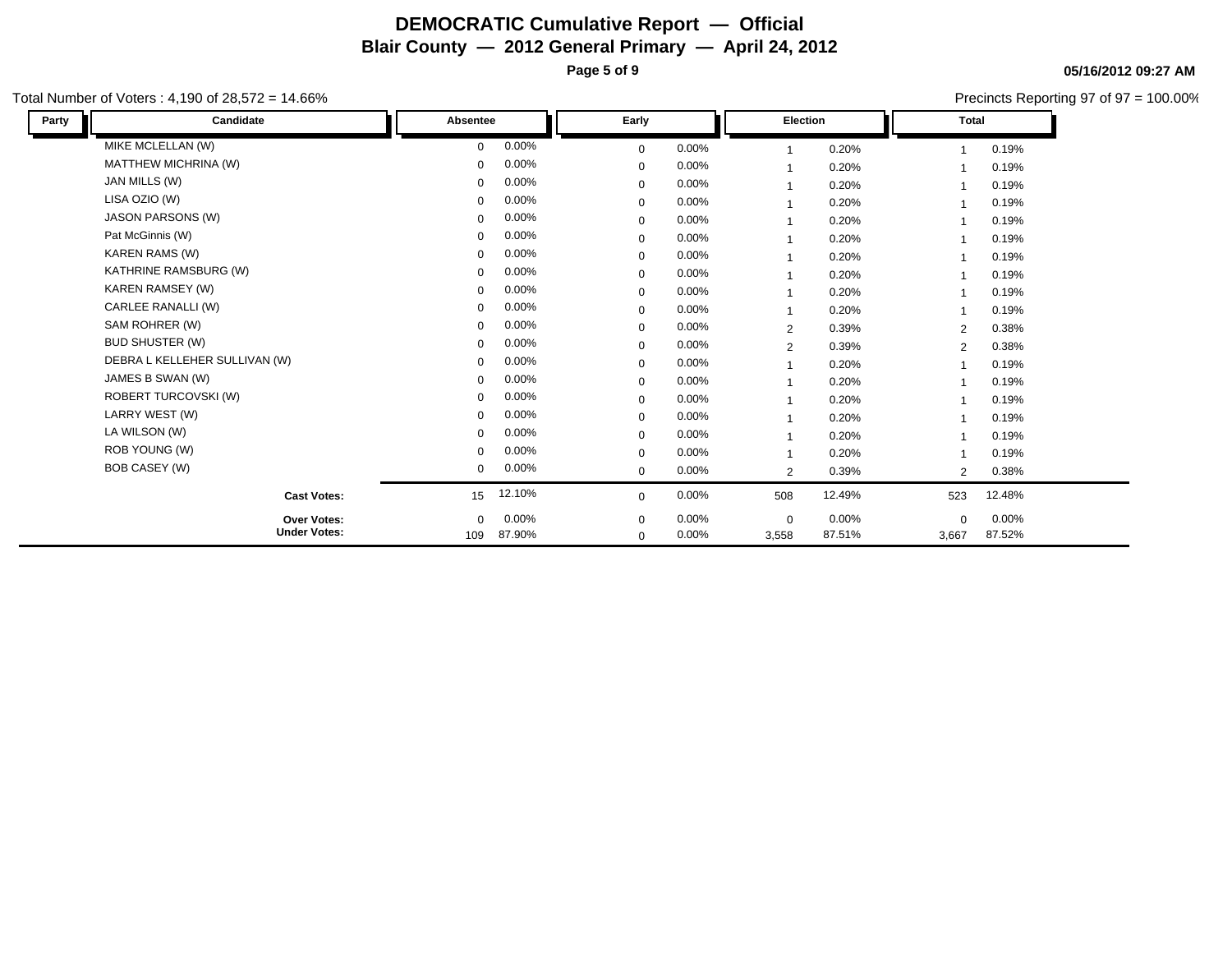**Page 6 of 9**

**05/16/2012 09:27 AM**

| otal Number of Voters: 4,190 of 28,572 = 14.66%<br>Candidate<br><b>Total</b><br>Early<br><b>Election</b><br>Party<br>Absentee<br>REPRESENTATIVE IN THE GENERAL ASSEMBLY 79TH DISTRICT<br>DEM, Vote For 1<br><b>DEMOCRATIC</b><br>No Candidate Filed (W)<br>0.00%<br>$\mathbf{0}$<br>0.00%<br>$\mathbf 0$<br>$0.00\%$<br>$\mathbf 0$<br>$\mathbf 0$<br>TERRY ANDERKO (W)<br>0.00%<br>0.00%<br>0<br>0.17%<br>$\mathbf 0$<br>$\overline{1}$<br>MELISSA BARRY (W)<br>0.00%<br>$\Omega$<br>0.00%<br>$\mathbf 0$<br>0.17%<br>TED BEAM (W)<br>0.00%<br>$\Omega$<br>0.00%<br>0.17%<br>$\mathbf 0$<br>$\overline{\mathbf{1}}$<br>RICHARD FLAREND (W)<br>66.67%<br>10<br>0.00%<br>51.16%<br>$\mathbf 0$<br>310<br>320<br>AL COPPETA (W)<br>0.00%<br>$\mathbf 0$<br>0.00%<br>$\Omega$<br>0.17%<br>$\overline{1}$<br>RICHARD FLARITY (W)<br>0.00%<br>$\Omega$<br>0.00%<br>0.17%<br>$\mathbf 0$<br>$\overline{1}$<br>TODD FRIES (W)<br>0.00%<br>$\Omega$<br>0.00%<br>0.17%<br>$\mathbf 0$<br>$\overline{1}$<br>RICK GEIST (W)<br>13.33%<br>2<br>0.00%<br>29.70%<br>$\mathbf 0$<br>180<br>182<br>CHARLES GILLESPIE (W)<br>0.00%<br>$\Omega$<br>0.00%<br>0.17%<br>$\mathbf 0$<br>-1<br>TERRANCE HEISS (W)<br>0.00%<br>$\Omega$<br>0.00%<br>0<br>0.17%<br>$\overline{1}$<br>DANIELLE JAEGER (W)<br>0.00%<br>$\Omega$<br>0.00%<br>0.17%<br>$\mathbf 0$<br>$\overline{1}$<br>John D. McGinnis (W)<br>13.33%<br>$\overline{2}$<br>0.00%<br>$\mathbf 0$<br>15.84%<br>96<br>98<br>ED JONES (W)<br>0.00%<br>$\Omega$<br>0.00%<br>0.17%<br>$\mathbf 0$<br>$\overline{1}$<br>BERNARD A JOYCE (W)<br>0.00%<br>$\Omega$<br>0.00%<br>0.17%<br>0<br>$\overline{1}$<br>Candy Porta (W)<br>6.67%<br>0.00%<br>0.00%<br>$\mathbf 0$<br>$\mathbf 0$<br>KAREN RAMSBURG (W)<br>0.00%<br>0.00%<br>$\Omega$<br>0.99%<br>$\mathbf 0$<br>6<br>6<br>BILL SHUSTER (W)<br>0.00%<br>$\mathbf 0$<br>0.00%<br>$\mathbf 0$<br>0.33%<br>$\overline{2}$<br>$\overline{2}$<br>ERIC SRAL (W)<br>0.00%<br>$\mathbf{0}$<br>0.00%<br>$\mathbf{0}$<br>0.17%<br>$\mathbf{1}$<br>19.48%<br>0.00%<br>26.74%<br><b>Cast Votes:</b><br>15<br>606<br>621<br>$\mathbf 0$ |                     | Precincts Reporting 97 of 97 = 100.00% |              |       |             |        |             |          |  |
|-------------------------------------------------------------------------------------------------------------------------------------------------------------------------------------------------------------------------------------------------------------------------------------------------------------------------------------------------------------------------------------------------------------------------------------------------------------------------------------------------------------------------------------------------------------------------------------------------------------------------------------------------------------------------------------------------------------------------------------------------------------------------------------------------------------------------------------------------------------------------------------------------------------------------------------------------------------------------------------------------------------------------------------------------------------------------------------------------------------------------------------------------------------------------------------------------------------------------------------------------------------------------------------------------------------------------------------------------------------------------------------------------------------------------------------------------------------------------------------------------------------------------------------------------------------------------------------------------------------------------------------------------------------------------------------------------------------------------------------------------------------------------------------------------------------------------------------------------------------------------------------------------------------------------------------------------------------------------------------------------------------------------------------------------------------------------------------------------------------|---------------------|----------------------------------------|--------------|-------|-------------|--------|-------------|----------|--|
|                                                                                                                                                                                                                                                                                                                                                                                                                                                                                                                                                                                                                                                                                                                                                                                                                                                                                                                                                                                                                                                                                                                                                                                                                                                                                                                                                                                                                                                                                                                                                                                                                                                                                                                                                                                                                                                                                                                                                                                                                                                                                                             |                     |                                        |              |       |             |        |             |          |  |
|                                                                                                                                                                                                                                                                                                                                                                                                                                                                                                                                                                                                                                                                                                                                                                                                                                                                                                                                                                                                                                                                                                                                                                                                                                                                                                                                                                                                                                                                                                                                                                                                                                                                                                                                                                                                                                                                                                                                                                                                                                                                                                             |                     |                                        |              |       |             |        |             |          |  |
|                                                                                                                                                                                                                                                                                                                                                                                                                                                                                                                                                                                                                                                                                                                                                                                                                                                                                                                                                                                                                                                                                                                                                                                                                                                                                                                                                                                                                                                                                                                                                                                                                                                                                                                                                                                                                                                                                                                                                                                                                                                                                                             |                     |                                        |              |       |             |        |             | $0.00\%$ |  |
|                                                                                                                                                                                                                                                                                                                                                                                                                                                                                                                                                                                                                                                                                                                                                                                                                                                                                                                                                                                                                                                                                                                                                                                                                                                                                                                                                                                                                                                                                                                                                                                                                                                                                                                                                                                                                                                                                                                                                                                                                                                                                                             |                     |                                        |              |       |             |        |             | 0.16%    |  |
|                                                                                                                                                                                                                                                                                                                                                                                                                                                                                                                                                                                                                                                                                                                                                                                                                                                                                                                                                                                                                                                                                                                                                                                                                                                                                                                                                                                                                                                                                                                                                                                                                                                                                                                                                                                                                                                                                                                                                                                                                                                                                                             |                     |                                        |              |       |             |        |             | 0.16%    |  |
|                                                                                                                                                                                                                                                                                                                                                                                                                                                                                                                                                                                                                                                                                                                                                                                                                                                                                                                                                                                                                                                                                                                                                                                                                                                                                                                                                                                                                                                                                                                                                                                                                                                                                                                                                                                                                                                                                                                                                                                                                                                                                                             |                     |                                        |              |       |             |        |             | 0.16%    |  |
|                                                                                                                                                                                                                                                                                                                                                                                                                                                                                                                                                                                                                                                                                                                                                                                                                                                                                                                                                                                                                                                                                                                                                                                                                                                                                                                                                                                                                                                                                                                                                                                                                                                                                                                                                                                                                                                                                                                                                                                                                                                                                                             |                     |                                        |              |       |             |        |             | 51.53%   |  |
|                                                                                                                                                                                                                                                                                                                                                                                                                                                                                                                                                                                                                                                                                                                                                                                                                                                                                                                                                                                                                                                                                                                                                                                                                                                                                                                                                                                                                                                                                                                                                                                                                                                                                                                                                                                                                                                                                                                                                                                                                                                                                                             |                     |                                        |              |       |             |        |             | 0.16%    |  |
|                                                                                                                                                                                                                                                                                                                                                                                                                                                                                                                                                                                                                                                                                                                                                                                                                                                                                                                                                                                                                                                                                                                                                                                                                                                                                                                                                                                                                                                                                                                                                                                                                                                                                                                                                                                                                                                                                                                                                                                                                                                                                                             |                     |                                        |              |       |             |        |             | 0.16%    |  |
|                                                                                                                                                                                                                                                                                                                                                                                                                                                                                                                                                                                                                                                                                                                                                                                                                                                                                                                                                                                                                                                                                                                                                                                                                                                                                                                                                                                                                                                                                                                                                                                                                                                                                                                                                                                                                                                                                                                                                                                                                                                                                                             |                     |                                        |              |       |             |        |             | 0.16%    |  |
|                                                                                                                                                                                                                                                                                                                                                                                                                                                                                                                                                                                                                                                                                                                                                                                                                                                                                                                                                                                                                                                                                                                                                                                                                                                                                                                                                                                                                                                                                                                                                                                                                                                                                                                                                                                                                                                                                                                                                                                                                                                                                                             |                     |                                        |              |       |             |        |             | 29.31%   |  |
|                                                                                                                                                                                                                                                                                                                                                                                                                                                                                                                                                                                                                                                                                                                                                                                                                                                                                                                                                                                                                                                                                                                                                                                                                                                                                                                                                                                                                                                                                                                                                                                                                                                                                                                                                                                                                                                                                                                                                                                                                                                                                                             |                     |                                        |              |       |             |        |             | 0.16%    |  |
|                                                                                                                                                                                                                                                                                                                                                                                                                                                                                                                                                                                                                                                                                                                                                                                                                                                                                                                                                                                                                                                                                                                                                                                                                                                                                                                                                                                                                                                                                                                                                                                                                                                                                                                                                                                                                                                                                                                                                                                                                                                                                                             |                     |                                        |              |       |             |        |             | 0.16%    |  |
|                                                                                                                                                                                                                                                                                                                                                                                                                                                                                                                                                                                                                                                                                                                                                                                                                                                                                                                                                                                                                                                                                                                                                                                                                                                                                                                                                                                                                                                                                                                                                                                                                                                                                                                                                                                                                                                                                                                                                                                                                                                                                                             |                     |                                        |              |       |             |        |             | 0.16%    |  |
|                                                                                                                                                                                                                                                                                                                                                                                                                                                                                                                                                                                                                                                                                                                                                                                                                                                                                                                                                                                                                                                                                                                                                                                                                                                                                                                                                                                                                                                                                                                                                                                                                                                                                                                                                                                                                                                                                                                                                                                                                                                                                                             |                     |                                        |              |       |             |        |             | 15.78%   |  |
|                                                                                                                                                                                                                                                                                                                                                                                                                                                                                                                                                                                                                                                                                                                                                                                                                                                                                                                                                                                                                                                                                                                                                                                                                                                                                                                                                                                                                                                                                                                                                                                                                                                                                                                                                                                                                                                                                                                                                                                                                                                                                                             |                     |                                        |              |       |             |        |             | 0.16%    |  |
|                                                                                                                                                                                                                                                                                                                                                                                                                                                                                                                                                                                                                                                                                                                                                                                                                                                                                                                                                                                                                                                                                                                                                                                                                                                                                                                                                                                                                                                                                                                                                                                                                                                                                                                                                                                                                                                                                                                                                                                                                                                                                                             |                     |                                        |              |       |             |        |             | 0.16%    |  |
|                                                                                                                                                                                                                                                                                                                                                                                                                                                                                                                                                                                                                                                                                                                                                                                                                                                                                                                                                                                                                                                                                                                                                                                                                                                                                                                                                                                                                                                                                                                                                                                                                                                                                                                                                                                                                                                                                                                                                                                                                                                                                                             |                     |                                        |              |       |             |        |             | 0.16%    |  |
|                                                                                                                                                                                                                                                                                                                                                                                                                                                                                                                                                                                                                                                                                                                                                                                                                                                                                                                                                                                                                                                                                                                                                                                                                                                                                                                                                                                                                                                                                                                                                                                                                                                                                                                                                                                                                                                                                                                                                                                                                                                                                                             |                     |                                        |              |       |             |        |             | 0.97%    |  |
|                                                                                                                                                                                                                                                                                                                                                                                                                                                                                                                                                                                                                                                                                                                                                                                                                                                                                                                                                                                                                                                                                                                                                                                                                                                                                                                                                                                                                                                                                                                                                                                                                                                                                                                                                                                                                                                                                                                                                                                                                                                                                                             |                     |                                        |              |       |             |        |             | 0.32%    |  |
|                                                                                                                                                                                                                                                                                                                                                                                                                                                                                                                                                                                                                                                                                                                                                                                                                                                                                                                                                                                                                                                                                                                                                                                                                                                                                                                                                                                                                                                                                                                                                                                                                                                                                                                                                                                                                                                                                                                                                                                                                                                                                                             |                     |                                        |              |       |             |        |             | 0.16%    |  |
|                                                                                                                                                                                                                                                                                                                                                                                                                                                                                                                                                                                                                                                                                                                                                                                                                                                                                                                                                                                                                                                                                                                                                                                                                                                                                                                                                                                                                                                                                                                                                                                                                                                                                                                                                                                                                                                                                                                                                                                                                                                                                                             |                     |                                        |              |       |             |        |             | 26.50%   |  |
|                                                                                                                                                                                                                                                                                                                                                                                                                                                                                                                                                                                                                                                                                                                                                                                                                                                                                                                                                                                                                                                                                                                                                                                                                                                                                                                                                                                                                                                                                                                                                                                                                                                                                                                                                                                                                                                                                                                                                                                                                                                                                                             | Over Votes:         | 0.00%<br>0                             | 0            | 0.00% | $\mathbf 0$ | 0.00%  | $\mathbf 0$ | 0.00%    |  |
|                                                                                                                                                                                                                                                                                                                                                                                                                                                                                                                                                                                                                                                                                                                                                                                                                                                                                                                                                                                                                                                                                                                                                                                                                                                                                                                                                                                                                                                                                                                                                                                                                                                                                                                                                                                                                                                                                                                                                                                                                                                                                                             | <b>Under Votes:</b> | 80.52%<br>62                           | $\mathbf{0}$ | 0.00% | 1,660       | 73.26% | 1,722       | 73.50%   |  |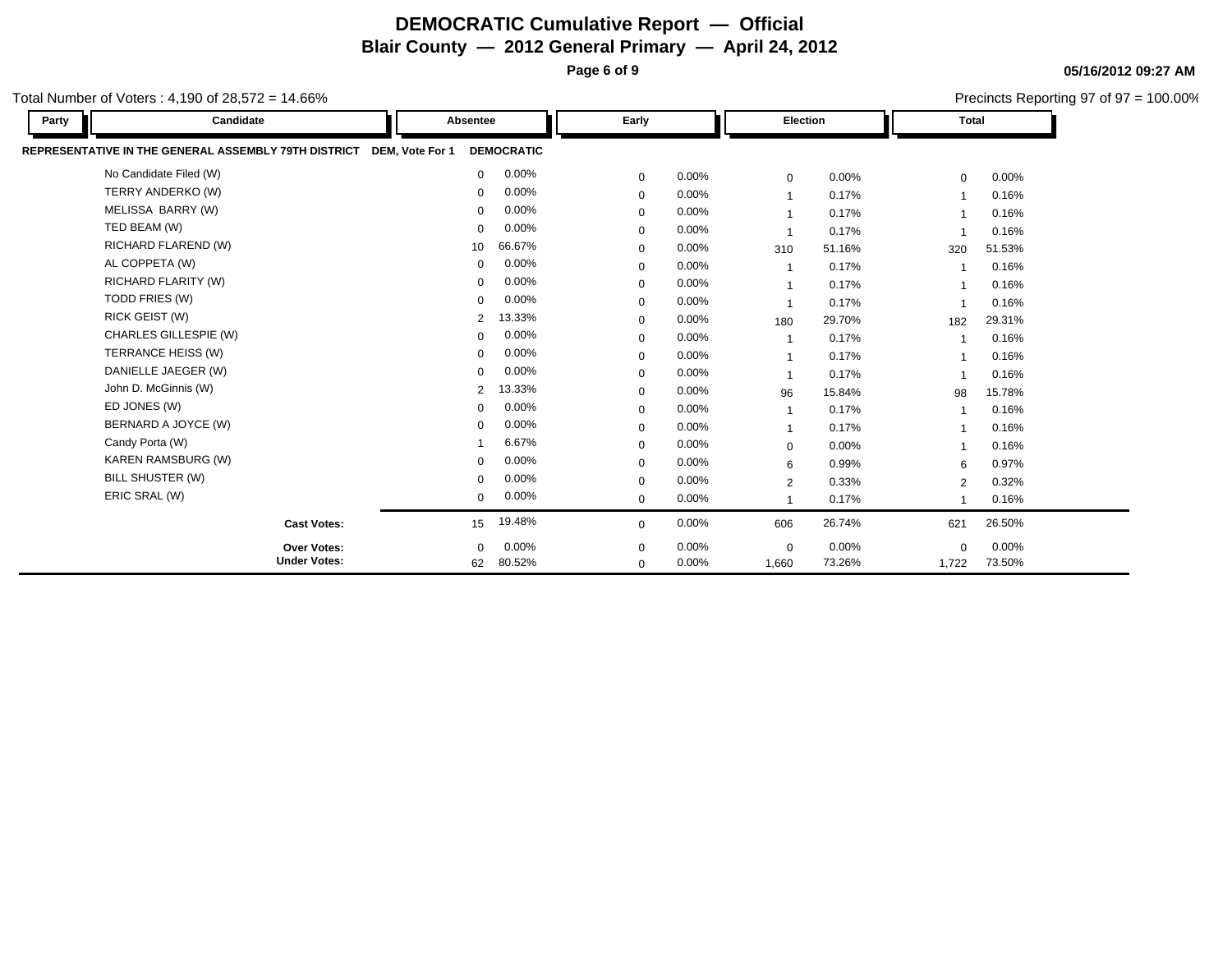**Page 7 of 9**

**05/16/2012 09:27 AM**

|       | otal Number of Voters: $4,190$ of $28,572 = 14.66\%$                 |                                      |        |             |          |                  |        |                |        | Precincts Reporting 97 of 97 = 100.00% |
|-------|----------------------------------------------------------------------|--------------------------------------|--------|-------------|----------|------------------|--------|----------------|--------|----------------------------------------|
| Party | Candidate                                                            | Absentee                             |        | Early       |          | Election         |        | <b>Total</b>   |        |                                        |
|       | REPRESENTATIVE IN THE GENERAL ASSEMBLY 80TH DISTRICT DEM, Vote For 1 | <b>DEMOCRATIC</b>                    |        |             |          |                  |        |                |        |                                        |
|       | No Candidate Filed (W)                                               | $\mathbf 0$                          | 0.00%  | 0           | 0.00%    | $\mathbf 0$      | 0.00%  | $\mathbf 0$    | 0.00%  |                                        |
|       | MICHAEL ALLISON (W)                                                  | $\mathbf 0$                          | 0.00%  | 0           | 0.00%    | $\mathbf{1}$     | 1.79%  | $\overline{1}$ | 1.69%  |                                        |
|       | CARLTON BLANCHARD (W)                                                | $\mathbf 0$                          | 0.00%  | $\mathbf 0$ | 0.00%    | $\mathbf{1}$     | 1.79%  | $\overline{1}$ | 1.69%  |                                        |
|       | DAVID CHRISTIAN (W)                                                  | $\Omega$                             | 0.00%  | $\mathbf 0$ | 0.00%    | $\mathbf{1}$     | 1.79%  | $\overline{1}$ | 1.69%  |                                        |
|       | <b>KERRI CLAPPER (W)</b>                                             | $\Omega$                             | 0.00%  | $\mathbf 0$ | $0.00\%$ | $\mathbf{1}$     | 1.79%  | $\overline{1}$ | 1.69%  |                                        |
|       | MICHAEL DELGROSSO (W)                                                | $\Omega$                             | 0.00%  | 0           | 0.00%    | $\mathbf{1}$     | 1.79%  | $\overline{1}$ | 1.69%  |                                        |
|       | RICHARD FLAREND (W)                                                  | $\Omega$                             | 0.00%  | $\mathbf 0$ | 0.00%    | $\boldsymbol{7}$ | 12.50% | $\overline{7}$ | 11.86% |                                        |
|       | <b>RICK GEIST (W)</b>                                                | $\Omega$                             | 0.00%  | $\mathbf 0$ | $0.00\%$ | $\,6$            | 10.71% | 6              | 10.17% |                                        |
|       | DONNA GORITY (W)                                                     | $\Omega$                             | 0.00%  | 0           | $0.00\%$ | $\overline{1}$   | 1.79%  | $\overline{1}$ | 1.69%  |                                        |
|       | <b>KAREN RAMSBURG (W)</b>                                            | $\Omega$                             | 0.00%  | 0           | $0.00\%$ | 5                | 8.93%  | 5              | 8.47%  |                                        |
|       | D E IMLER (W)                                                        | $\Omega$                             | 0.00%  | $\mathbf 0$ | $0.00\%$ | $\overline{1}$   | 1.79%  | $\overline{1}$ | 1.69%  |                                        |
|       | DON IMLER (W)                                                        | $\mathbf 0$                          | 0.00%  | $\mathbf 0$ | $0.00\%$ | $\overline{1}$   | 1.79%  | $\overline{1}$ | 1.69%  |                                        |
|       | RODNEY HILL (W)                                                      | $\mathbf 0$                          | 0.00%  | $\mathbf 0$ | 0.00%    | $\mathbf{1}$     | 1.79%  | $\overline{1}$ | 1.69%  |                                        |
|       | STERN JERRY (W)                                                      | -1                                   | 33.33% | $\mathbf 0$ | 0.00%    | 19               | 33.93% | 20             | 33.90% |                                        |
|       | ERIC LINDSKOLD (W)                                                   | $\Omega$                             | 0.00%  | $\mathbf 0$ | 0.00%    | $\mathbf{1}$     | 1.79%  | $\overline{1}$ | 1.69%  |                                        |
|       | JOHN MCGINNIS (W)                                                    | $\Omega$                             | 0.00%  | $\mathbf 0$ | 0.00%    | $\mathbf{1}$     | 1.79%  | $\overline{1}$ | 1.69%  |                                        |
|       | Patrick McGinnis (W)                                                 | -1                                   | 33.33% | $\mathbf 0$ | 0.00%    | $\mathbf 0$      | 0.00%  | $\overline{1}$ | 1.69%  |                                        |
|       | MATTHEW MICHRINA (W)                                                 | $\Omega$                             | 0.00%  | $\mathbf 0$ | 0.00%    | $\mathbf{1}$     | 1.79%  | $\mathbf{1}$   | 1.69%  |                                        |
|       | JAN MILLS (W)                                                        | $\Omega$                             | 0.00%  | $\mathbf 0$ | 0.00%    | $\overline{1}$   | 1.79%  | $\overline{1}$ | 1.69%  |                                        |
|       | STEVEN E MYERS (W)                                                   | $\Omega$                             | 0.00%  | 0           | $0.00\%$ | $\mathbf{1}$     | 1.79%  | $\mathbf{1}$   | 1.69%  |                                        |
|       | FRANK A PINTO (W)                                                    | $\Omega$                             | 0.00%  | $\mathbf 0$ | 0.00%    | $\mathbf{1}$     | 1.79%  | $\overline{1}$ | 1.69%  |                                        |
|       | OONA RHOADES (W)                                                     | $\Omega$                             | 0.00%  | 0           | 0.00%    | $\mathbf{1}$     | 1.79%  | $\mathbf{1}$   | 1.69%  |                                        |
|       | Robert Sheppard (W)                                                  |                                      | 33.33% | 0           | 0.00%    | $\mathbf 0$      | 0.00%  | $\overline{1}$ | 1.69%  |                                        |
|       | FRED IMLER SR (W)                                                    | $\mathbf 0$                          | 0.00%  | 0           | 0.00%    | $\mathbf{1}$     | 1.79%  | $\mathbf{1}$   | 1.69%  |                                        |
|       | LARRY WEST (W)                                                       | $\mathbf 0$                          | 0.00%  | $\Omega$    | 0.00%    | $\mathbf{1}$     | 1.79%  | $\overline{1}$ | 1.69%  |                                        |
|       | JOHN WILSON (W)                                                      | $\mathbf 0$                          | 0.00%  | 0           | 0.00%    | $\mathbf{1}$     | 1.79%  | $\overline{1}$ | 1.69%  |                                        |
|       | <b>Cast Votes:</b>                                                   | 3                                    | 6.67%  | $\mathbf 0$ | 0.00%    | 56               | 3.31%  | 59             | 3.39%  |                                        |
|       | Over Votes:                                                          | $\mathbf 0$                          | 0.00%  | 0           | 0.00%    | $\pmb{0}$        | 0.00%  | $\mathbf 0$    | 0.00%  |                                        |
|       | <b>Under Votes:</b>                                                  | 42                                   | 93.33% | 0           | 0.00%    | 1,638            | 96.69% | 1,680          | 96.61% |                                        |
|       | REPRESENTATIVE IN THE GENERAL ASSEMBLY 81ST DISTRICT                 | DEM, Vote For 1<br><b>DEMOCRATIC</b> |        |             |          |                  |        |                |        |                                        |
|       | No Candidate Filed (W)                                               | $\mathbf 0$                          | 0.00%  | $\mathbf 0$ | 0.00%    | $\mathbf 0$      | 0.00%  | 0              | 0.00%  |                                        |
|       | MICHAEL E FLECK (W)                                                  | $\Omega$                             | 0.00%  | 0           | 0.00%    | $\sqrt{5}$       | 71.43% | 5              | 71.43% |                                        |
|       | RICK GEIST (W)                                                       | $\Omega$                             | 0.00%  | 0           | 0.00%    | $\overline{1}$   | 14.29% | 1              | 14.29% |                                        |
|       | <b>JOHN MCGINNIS (W)</b>                                             | $\mathbf 0$                          | 0.00%  | $\mathbf 0$ | 0.00%    | $\mathbf{1}$     | 14.29% | $\overline{1}$ | 14.29% |                                        |
|       | <b>Cast Votes:</b>                                                   | $\Omega$                             | 0.00%  | 0           | 0.00%    | $\overline{7}$   | 6.60%  | $\overline{7}$ | 6.48%  |                                        |
|       | Over Votes:                                                          | $\mathbf 0$                          | 0.00%  | $\mathbf 0$ | 0.00%    | $\mathbf 0$      | 0.00%  | $\mathbf 0$    | 0.00%  |                                        |
|       | <b>Under Votes:</b>                                                  | 2 100.00%                            |        | $\mathbf 0$ | 0.00%    | 99               | 93.40% | 101            | 93.52% |                                        |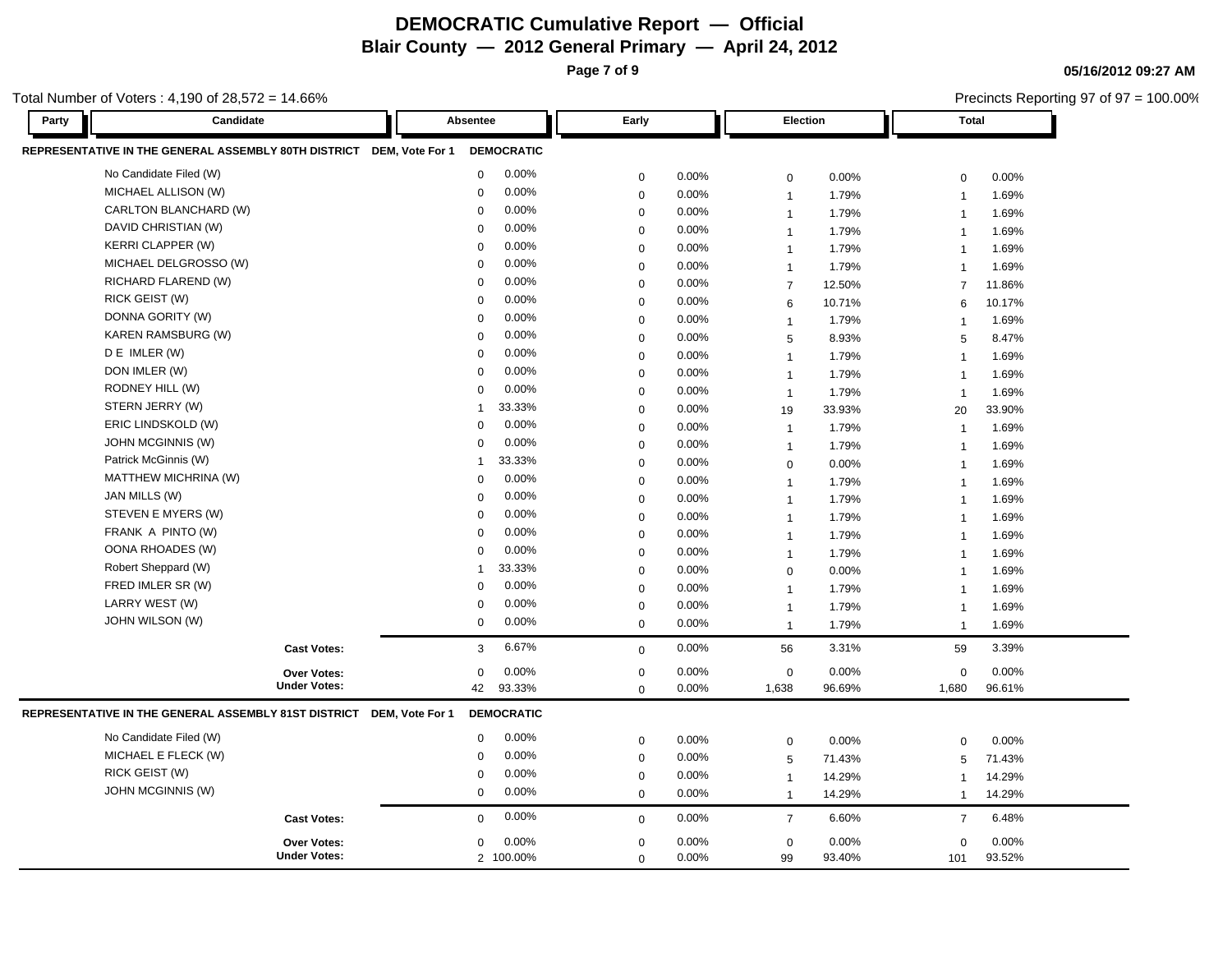**Page 8 of 9**

**05/16/2012 09:27 AM**

|            | otal Number of Voters: 4,190 of 28,572 = 14.66%                |                   |                       |       |                |        | Precincts Reporting 97 of 97 = 100.00% |        |  |
|------------|----------------------------------------------------------------|-------------------|-----------------------|-------|----------------|--------|----------------------------------------|--------|--|
| Party      | Candidate                                                      | Absentee          | Early                 |       | Election       |        | <b>Total</b>                           |        |  |
|            | DELEGATE TO THE DEMOCRATIC NATIONAL CONVENTION DEM, Vote For 6 | <b>DEMOCRATIC</b> |                       |       |                |        |                                        |        |  |
| DEM        | AL AMBROSINI (M)                                               | 93                | 16.12%<br>$\mathbf 0$ | 0.00% | 2,452          | 15.55% | 2,545                                  | 15.57% |  |
| <b>DEM</b> | PATRICIA JANE JONES (F)                                        | 103               | 17.85%<br>$\mathbf 0$ | 0.00% | 2,905          | 18.42% | 3,008                                  | 18.40% |  |
| DEM        | LAUREN E. MAHONEY (F)                                          | 95                | 16.46%<br>0           | 0.00% | 2,742          | 17.39% | 2,837                                  | 17.35% |  |
| <b>DEM</b> | JAMES T. DAVIS (M)                                             | 92                | 15.94%<br>0           | 0.00% | 2,493          | 15.81% | 2,585                                  | 15.81% |  |
| DEM        | JACK HANNA (M)                                                 | 97                | 16.81%<br>0           | 0.00% | 2,613          | 16.57% | 2,710                                  | 16.58% |  |
| DEM        | CYBIL E. MOORE (F)                                             | 97                | 16.81%<br>0           | 0.00% | 2,490          | 15.79% | 2,587                                  | 15.82% |  |
|            | TED BEAM (W)                                                   | $\mathbf 0$       | 0.00%<br>$\mathbf 0$  | 0.00% | $\overline{1}$ | 0.01%  | -1                                     | 0.01%  |  |
|            | STEVEN BETTWY (W)                                              | 0                 | 0.00%<br>$\mathbf 0$  | 0.00% | $\overline{1}$ | 0.01%  | -1                                     | 0.01%  |  |
|            | BILL SHUSTER (W)                                               | $\mathbf 0$       | 0.00%<br>0            | 0.00% | 9              | 0.06%  | 9                                      | 0.06%  |  |
|            | CLAUDIA M BROWN (W)                                            | $\mathbf 0$       | 0.00%<br>0            | 0.00% | $\overline{1}$ | 0.01%  | $\overline{\mathbf{1}}$                | 0.01%  |  |
|            | MARY S BURKHOLDER (W)                                          | 0                 | 0.00%<br>$\mathbf 0$  | 0.00% | $\overline{1}$ | 0.01%  | $\overline{1}$                         | 0.01%  |  |
|            | GEORGE W BUSH (W)                                              | 0                 | 0.00%<br>$\mathbf 0$  | 0.00% | $\overline{1}$ | 0.01%  | $\overline{1}$                         | 0.01%  |  |
|            | ALLAN N CAMPBELL (W)                                           | $\mathbf 0$       | 0.00%<br>$\mathbf 0$  | 0.00% | $\mathbf{1}$   | 0.01%  | $\overline{1}$                         | 0.01%  |  |
|            | MERYLE LYNN EPPS (W)                                           | 0                 | 0.00%<br>$\mathbf 0$  | 0.00% | $\overline{2}$ | 0.01%  | 2                                      | 0.01%  |  |
|            | RICHARD FLAREND (W)                                            | 0                 | 0.00%<br>0            | 0.00% | $\overline{1}$ | 0.01%  | $\overline{\mathbf{1}}$                | 0.01%  |  |
|            | PATRICIA J GAMBOL (W)                                          | 0                 | 0.00%<br>0            | 0.00% | $\mathbf{1}$   | 0.01%  | $\overline{1}$                         | 0.01%  |  |
|            | RICHARD A GEIST (W)                                            | 0                 | 0.00%<br>0            | 0.00% | 11             | 0.07%  | 11                                     | 0.07%  |  |
|            | PATRICK HENRY (W)                                              | 0                 | 0.00%<br>0            | 0.00% | $\mathbf{1}$   | 0.01%  | $\overline{1}$                         | 0.01%  |  |
|            | DICK L HESS (W)                                                | $\mathbf 0$       | 0.00%<br>0            | 0.00% | $\overline{2}$ | 0.01%  | $\overline{2}$                         | 0.01%  |  |
|            | BERNARD A JOYCE (W)                                            | 0                 | 0.00%<br>$\mathbf 0$  | 0.00% | $\mathbf{1}$   | 0.01%  | $\overline{1}$                         | 0.01%  |  |
|            | WADE KAGARISE (W)                                              | 0                 | 0.00%<br>$\mathbf 0$  | 0.00% | $\overline{2}$ | 0.01%  | $\overline{2}$                         | 0.01%  |  |
|            | <b>BRUCE KELLIE (W)</b>                                        | $\Omega$          | 0.00%<br>0            | 0.00% | $\overline{1}$ | 0.01%  | $\overline{1}$                         | 0.01%  |  |
|            | TARA PAIGE KIFER (W)                                           | 0                 | 0.00%<br>$\mathbf 0$  | 0.00% | $\mathbf{1}$   | 0.01%  | $\overline{1}$                         | 0.01%  |  |
|            | ERIK LYNN (W)                                                  | $\mathbf 0$       | 0.00%<br>0            | 0.00% | $\overline{1}$ | 0.01%  | $\overline{1}$                         | 0.01%  |  |
|            | TOM MASETY (W)                                                 | $\Omega$          | 0.00%<br>$\mathbf 0$  | 0.00% | $\overline{1}$ | 0.01%  | $\overline{1}$                         | 0.01%  |  |
|            | JOHN MCGINNIS (W)                                              | 0                 | 0.00%<br>$\mathbf 0$  | 0.00% | $\overline{2}$ | 0.01%  | $\overline{2}$                         | 0.01%  |  |
|            | FRANK MCKAY (W)                                                | 0                 | 0.00%<br>0            | 0.00% | $\overline{1}$ | 0.01%  | $\overline{1}$                         | 0.01%  |  |
|            | DIANE MELING (W)                                               | 0                 | 0.00%<br>0            | 0.00% | $\overline{1}$ | 0.01%  | $\overline{1}$                         | 0.01%  |  |
|            | LISA MERSCHILTZ (W)                                            | 0                 | 0.00%<br>0            | 0.00% | $\mathbf{1}$   | 0.01%  | $\overline{1}$                         | 0.01%  |  |
|            | BILL NELSON (W)                                                | $\mathbf 0$       | 0.00%<br>0            | 0.00% | $\overline{1}$ | 0.01%  | $\overline{1}$                         | 0.01%  |  |
|            | ALLEN NNCAMPBELL (W)                                           | 0                 | 0.00%<br>$\mathbf 0$  | 0.00% | $\overline{1}$ | 0.01%  | $\mathbf{1}$                           | 0.01%  |  |
|            | SARA PALIN (W)                                                 | 0                 | 0.00%<br>$\mathbf 0$  | 0.00% | $\overline{1}$ | 0.01%  | -1                                     | 0.01%  |  |
|            | HEATHER PARTSCH (W)                                            | $\Omega$          | 0.00%<br>$\Omega$     | 0.00% | $\overline{1}$ | 0.01%  | -1                                     | 0.01%  |  |
|            | RON PAUL (W)                                                   | $\Omega$          | 0.00%<br>$\mathbf 0$  | 0.00% | $\mathbf{1}$   | 0.01%  | $\overline{1}$                         | 0.01%  |  |
|            | CARLEE RANALLI (W)                                             | 0                 | 0.00%<br>$\Omega$     | 0.00% |                | 0.01%  |                                        | 0.01%  |  |
|            | TERRY TOMASSETTI (W)                                           | $\mathbf 0$       | 0.00%<br>0            | 0.00% | 4              | 0.03%  | $\overline{4}$                         | 0.02%  |  |
|            | JUDY F WARD (W)                                                | $\Omega$          | 0.00%<br>$\mathbf 0$  | 0.00% | 5              | 0.03%  | 5                                      | 0.03%  |  |
|            | ROHRER SAM (W)                                                 | 0                 | 0.00%<br>$\mathbf 0$  | 0.00% | $\mathbf{1}$   | 0.01%  | -1                                     | 0.01%  |  |
|            | MARK SCARING (W)                                               | 0                 | 0.00%<br>0            | 0.00% | $\mathbf{1}$   | 0.01%  | -1                                     | 0.01%  |  |
|            | TRAVIS G SCHOOLEY (W)                                          | 0                 | 0.00%<br>0            | 0.00% | $\overline{c}$ | 0.01%  | $\overline{2}$                         | 0.01%  |  |
|            | <b>JOAN SMITH (W)</b>                                          | 0                 | 0.00%<br>0            | 0.00% | 6              | 0.04%  | 6                                      | 0.04%  |  |
|            | TOM SMITH (W)                                                  | $\mathbf 0$       | 0.00%<br>0            | 0.00% | $\mathbf{1}$   | 0.01%  | $\mathbf 1$                            | 0.01%  |  |
|            | ERIC SRAL (W)                                                  | $\Omega$          | 0.00%<br>0            | 0.00% | $\overline{2}$ | 0.01%  | $\overline{2}$                         | 0.01%  |  |